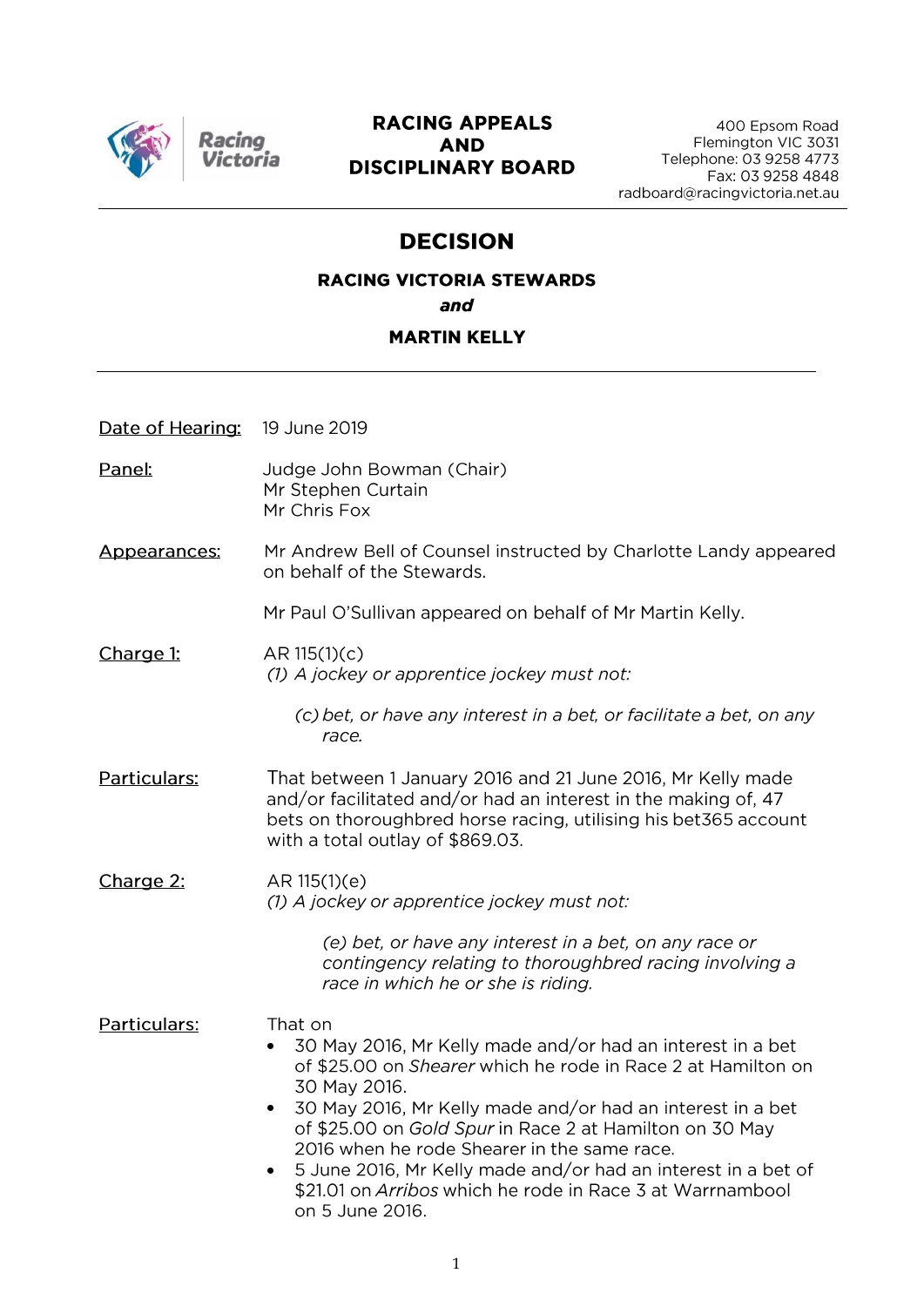19 June 2016. Mr Kelly made and/or had an interest in a bet •on Shearer of \$20.00 which he rode in Race 3 at Hamilton on 19 June 2016. Charge 3:  $AR 115(1)(c)$ (1) A jockey or apprentice jockey must not: (d) bet, or have any interest in a bet, or facilitate a bet, on any race. **Particulars:** That between 25 May 2017 and 9 November 2018, Mr Kelly made and/or facilitated a number of bets on thoroughbred horse races, by authorising 59 deposits totalling \$2,405 into a Labrokes account held under the name of Wayne Cuddihy. through a Paypal account linked to his credit card. Charge 4: AR 232(i) A person must not: give any evidence at an interview, investigation,  $(i)$ inquiry, hearing and/or appeal which is false or misleading. Particulars: That on 16 January 2019, 15 February 2019 and 26 March 2019 (the Interviews) Mr Kelly was interviewed by Racing Victoria Stewards in relation to thoroughbred bets placed on his bet365 account. Throughout the course of the Interviews, Mr Kelly gave evidence that the bets placed on thoroughbred horses were not placed by him but placed by registered Stable Employee, Wayne Cuddihy. Contrary to AR 232(i), the evidence given by Mr Kelly during the Interviews was false and/or misleading. Plea: Charges 1 to 4 - Guilty. Decision: The Board finds the charges proved. Charge 2 - Sixteen months disqualification. Charge 1 - Three months disqualification to be served concurrently with the penalty from Charge 2. Charge 3 - Three months disqualification to be served concurrently with the penalty from Charge 2. Charge 4 - Four months disqualification to be served cumulative to the penalties for Charges 1 to 3. Mr Kelly convicted and disqualified for a total of 20 months. Disqualification to commence today.

**Grace Gugliandolo** Registrar - Racing Appeals and Disciplinary Board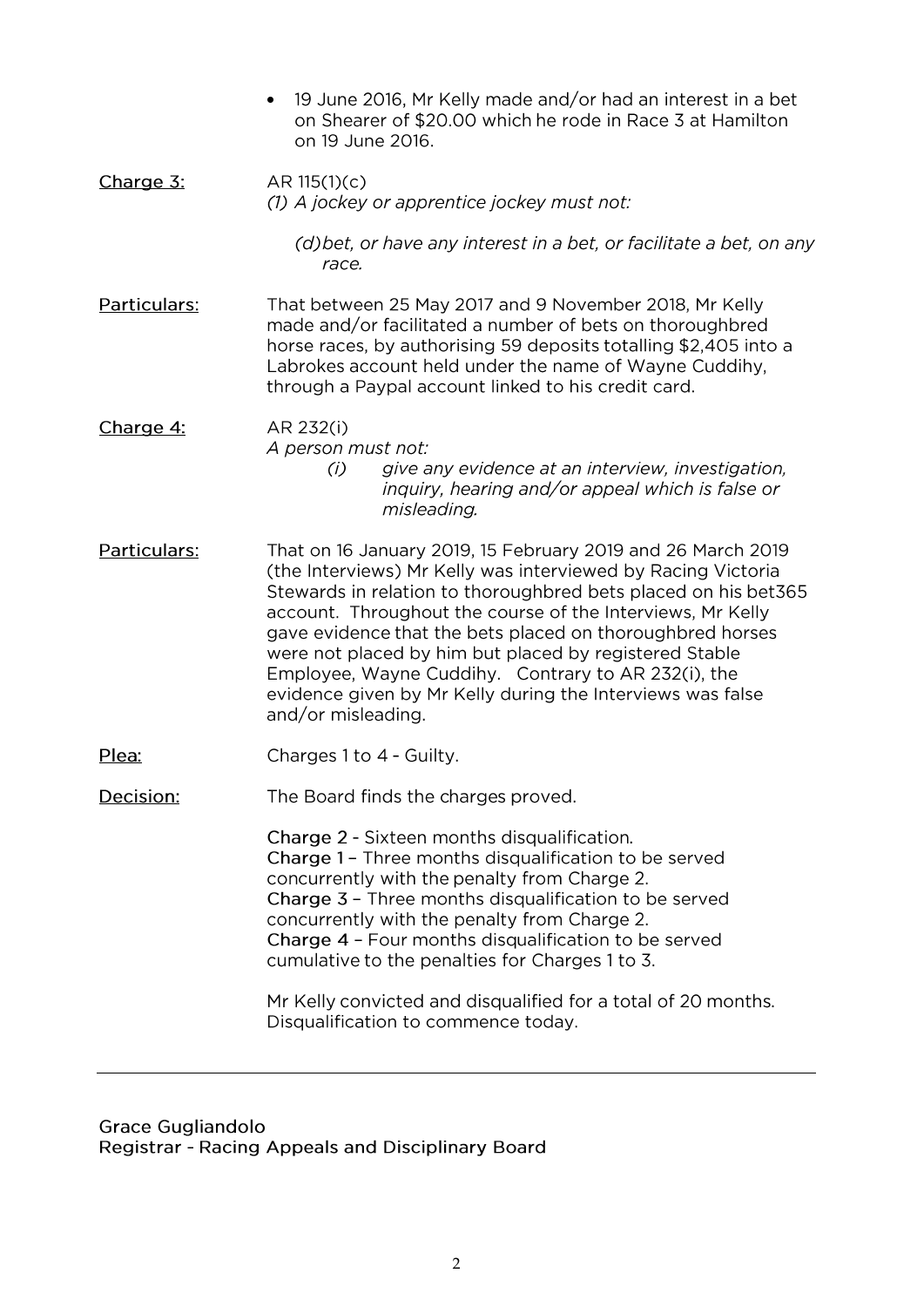# **TRANSCRIPT OF PROCEEDINGS**

## **RACING APPEALS AND DISCIPLINARY BOARD**

\_\_\_\_\_\_\_\_\_\_\_\_\_\_\_\_\_\_\_\_\_\_\_\_\_\_\_\_\_\_\_\_\_\_\_\_\_\_\_\_\_\_\_\_\_\_\_\_\_\_\_\_\_\_\_\_\_\_\_\_\_\_\_

**HIS HONOUR JUDGE J. BOWMAN, Chairman MR S. CURTAIN MR C. FOX**

### **EXTRACT OF PROCEEDINGS**

**DECISION**

#### **RACING VICTORIA STEWARDS**

**- and -**

#### **MARTIN KELLY**

#### **RACING VICTORIA CENTRE, FLEMINGTON**

#### **WEDNESDAY, 19 JUNE 2019**

MR A.M. BELL (instructed by Ms C. Landy) appeared on behalf of the RVL Stewards

MR P. O'SULLIVAN appeared on behalf of Mr M. Kelly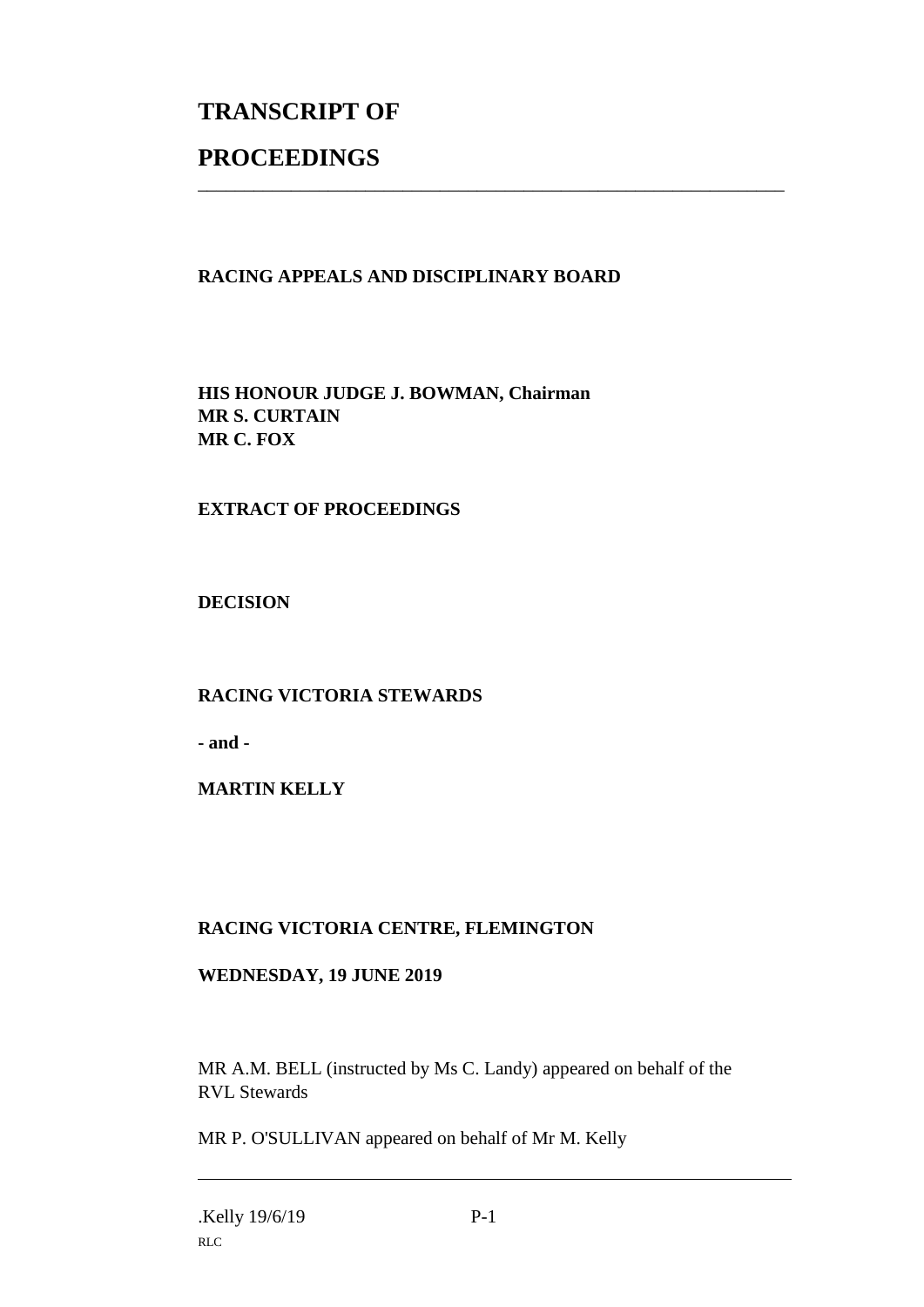CHAIRMAN: Mr Martin Kelly, firstly on Charge 2, this is a very serious charge and it relates to your bets on horses in races in which you were riding. They were very small bets but one of them was on a horse you were in fact not riding. You also backed the horse you were riding in the same race, a small bet. It is difficult to work out the logic of what you were doing with such small bets but the appearance of it is bad and is a flagrant breach of the rule. It is bad for the image of racing.

The existence of special circumstances is conceded, as you have pleaded guilty to the charge. Were it not for that, you would be facing an automatic disqualification of a minimum of two years. However, you have pleaded guilty and we take into account the small nature of the bets and the various other factors outlined by Mr O'Sullivan on your behalf, and we bear in mind the very helpful and strong evidence given in your favour by Mr Des O'Keeffe. We also bear in mind your record.

We take the view that we are at large in relation to the appropriate period of disqualification. Whilst not adopting a strictly mathematical approach, in our view the discounting percentage or amount because of the matters that I have just outlined should be in the order of one-third. As I say, that is not a strict mathematical calculation. This translates into a penalty of 16 months' disqualification.

Charges 1 and 3 relate to the placing of bets on horses not engaged in races in which you were riding according to the charge at different times.